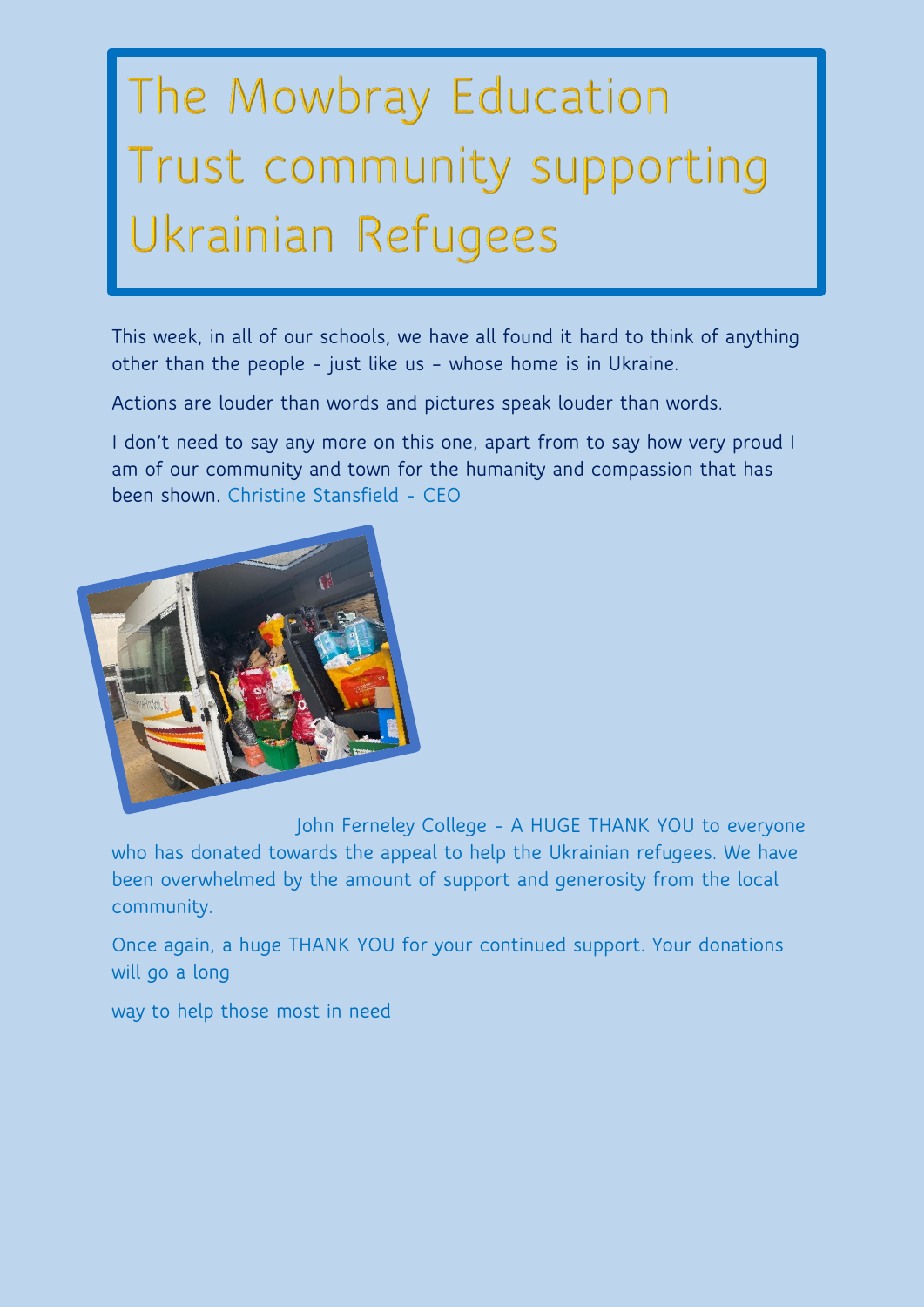



**At The Grove we have been working with our school council to consider how we can raise money to help Ukrainian families. We have had some wonderful conversations about such a sensitive subject and gathered some clothes and resources to send to help families.**